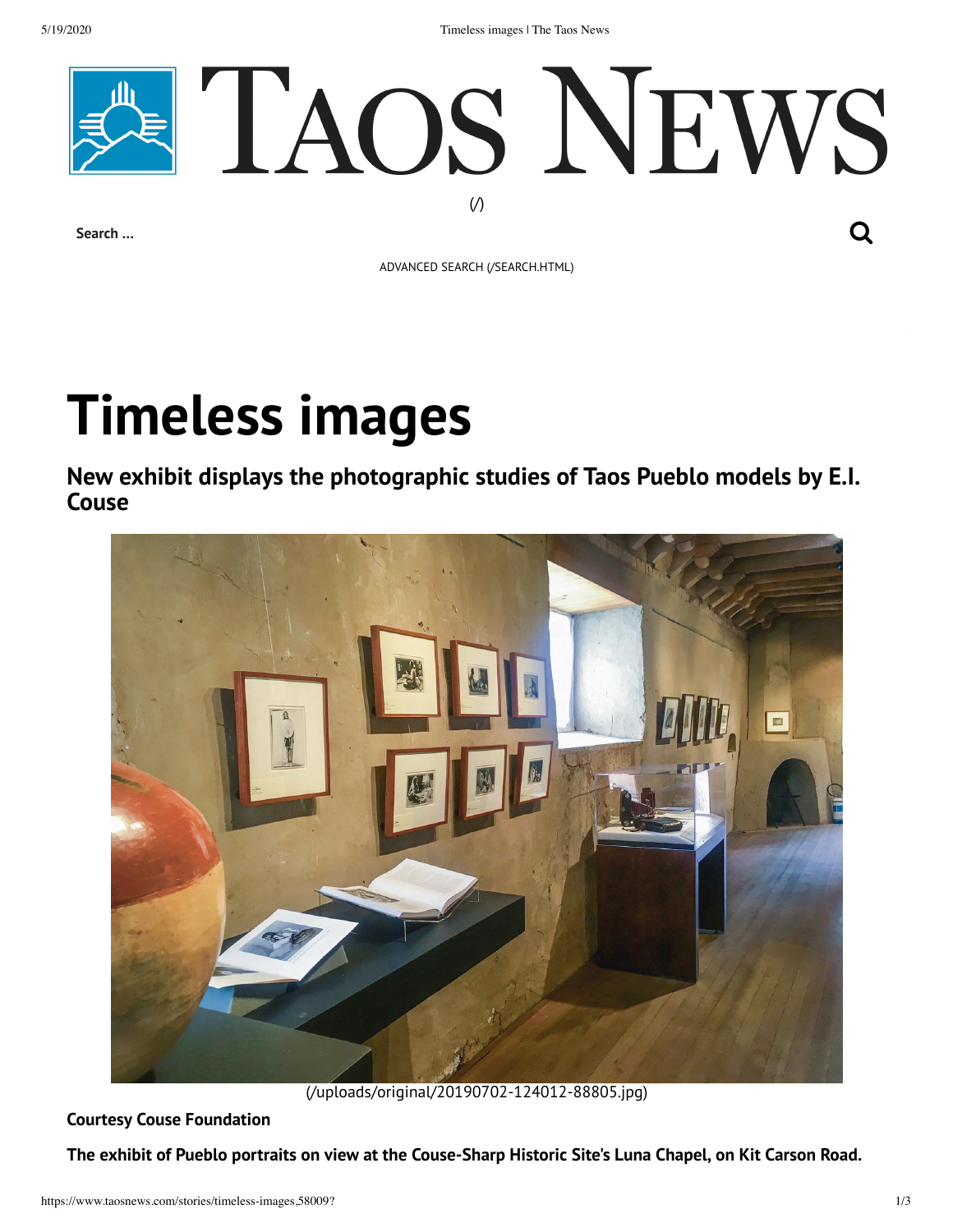

Posted Wednesday, July 3, 2019 8:00 am

## **By Kathleen Steward tempo@taosnews.com**

Can you imagine a treasure trove of 8,000-plus photographic negatives and contact prints taken by Taos Society of Artists founder E.I. Couse? It's a curator's dream, a scholar's bonanza and an archival wonder.

On Saturday (July 6), the Couse-Sharp Historic Site will open its seasonal exhibition with "Taos Pueblo Portraiture: The Photographic Studies of E. I Couse" in the site's 1835 Luna Chapel. The exhibit will showcase contact prints made by Couse from his photographic studies of Taos Pueblo models.

"One thing that I think is important that I'd like to get across in the show is that these models, by posing - it speaks to the relationship between artist and the model," remarks Davison Packard Koenig, executive director and curator for the Couse-Sharp Historic Site.

Couse photographed men and women from Taos Pueblo from the early 1900s till his death in 1936. According to Koenig, he used seven or eight models multiple times, forging close relationships with some. Most of the models, such as Ben Lujan, Tonita Harvienguero and Jerry Mirabal, have been identified.

Ben Lujan, one of Couse's favorite models, became an integral part of the family. "In a way he was like my father to me," said Virginia Couse Leavitt, who has been tireless in preserving her grandfather's legacy. "He really was part of the family. I can remember being at the Pueblo with his wife."

"Definitely his paintings are about the individual and that's an important thing with Couse and the Taos Society of Artists [founded in 1915]- these are no longer Native Americans, these are individual people, and that's why we want to reach out to the extended families of these models because they need to see these photos because they are just incredible," remarks Koenig.

Think of the preliminary photographic studies to be Couse's artistic prelude. The film was developed in a darkroom that he built in the corner of his studio. Next, he would grid the photo, bring the model back into the studio and paint from real life. Couse was meticulous.

"There is such an intensity in the photographs -- it is different from what he captures on canvas," Koenig explains.

"I think that's really neat because you get a glimpse into that moment in time," Koenig said. "It's different from his final piece, because it gets us a little closer to the source. It's more immediate because it feels like we are in the room with that person."

According to letters and documents, Couse purchased his first camera in Paris while studying under William Bouguereau at the Académie Julian. Photography was gaining momentum in the late 19th century and Couse quickly realized he could introduce black-and-white photographic studies into his artistic process.

Of further interest is that Couse managed to develop and print so many images before Edison and Tesla discovered electricity. According to Koenig, Couse used a red kerosene lamp and hauled in jugs of water. He mixed up the chemicals in porcelain enamel trays. Moreover, Couse developed his contact prints using nitrate negatives. Nitrate film was the medium of the day and turned out to be highly volatile. According to Koenig, many a theater burned down when nitrate film got caught in the projector reel and set off a fire.